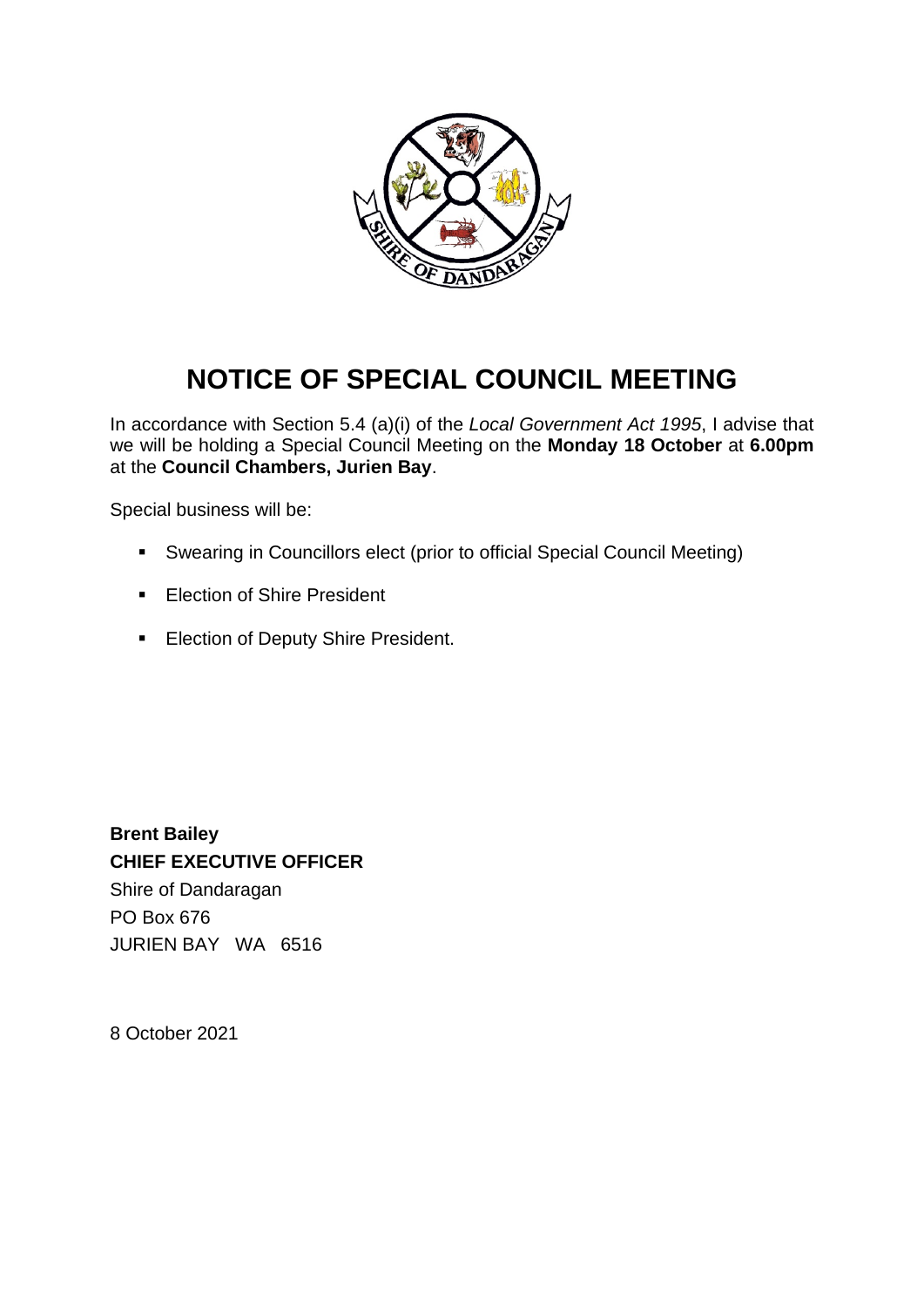

## **NOTICE OF A SPECIAL COUNCIL MEETING**

Dear Council Member,

Please be advised that a Special Council Meeting of the Shire of Dandaragan will be on the **Monday 18 October** at **6.00pm** at the **Council Chambers, Jurien Bay**.

Special business will be:

- Swearing in Councillors elect (prior to official Special Council Meeting)
- **Election of Shire President**
- **Election of Deputy Shire President.**

Please be advised that your copy of the agenda and business papers for the meeting are attached for your perusal.

**Brent Bailey CHIEF EXECUTIVE OFFICER**

8 October 2021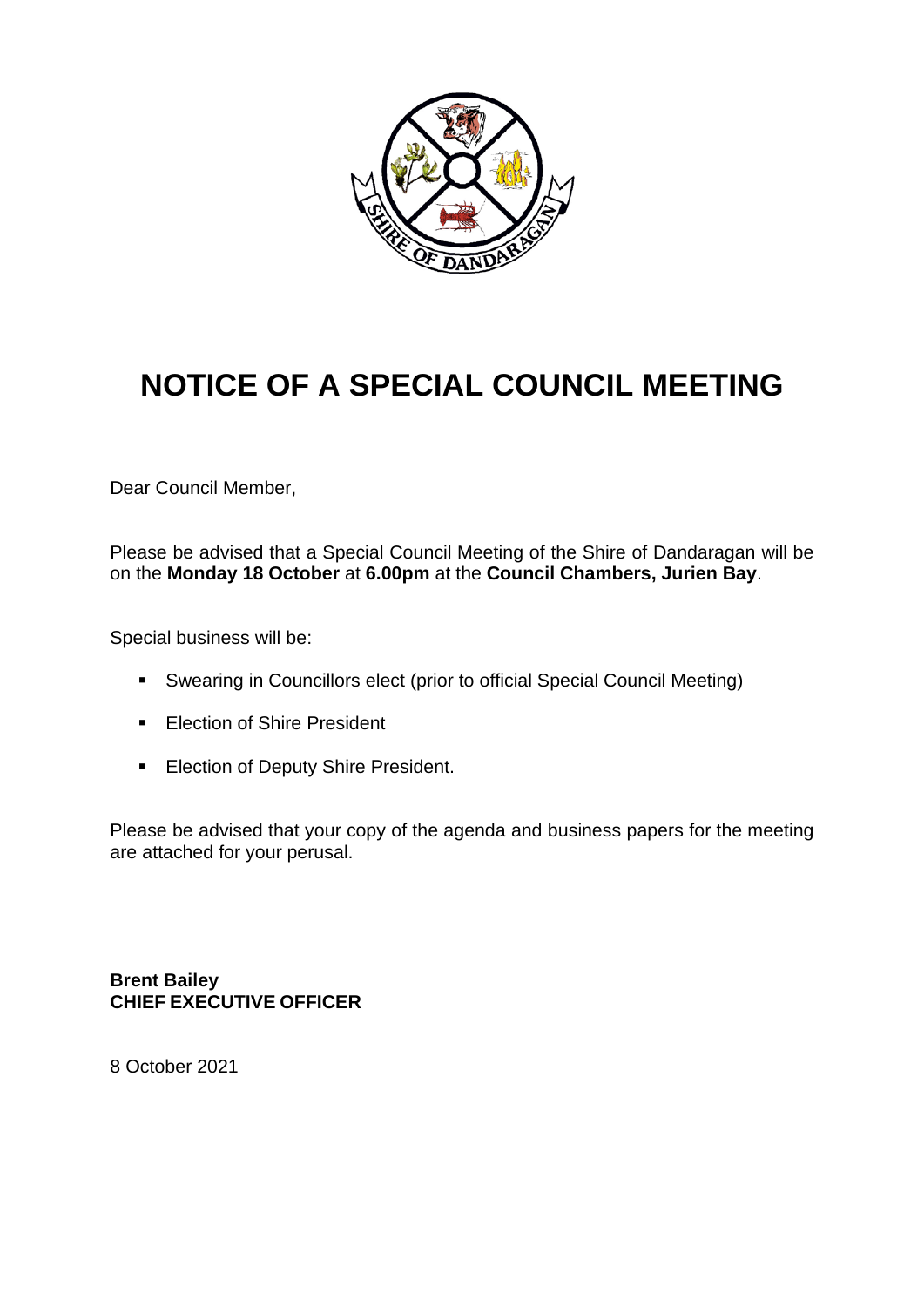

# **SHIRE** *of*  **DANDARAGAN**

**AGENDA AND BUSINESS PAPERS**

**for the**

**SPECIAL COUNCIL MEETING**

**to be held at the**

**COUNCIL CHAMBERS, JURIEN BAY**

**on**

**MONDAY 18 OCTOBER 2021**

**COMMENCING AT 6.00PM**

*(THIS DOCUMENT IS AVAILABLE IN LARGER PRINT ON REQUEST)*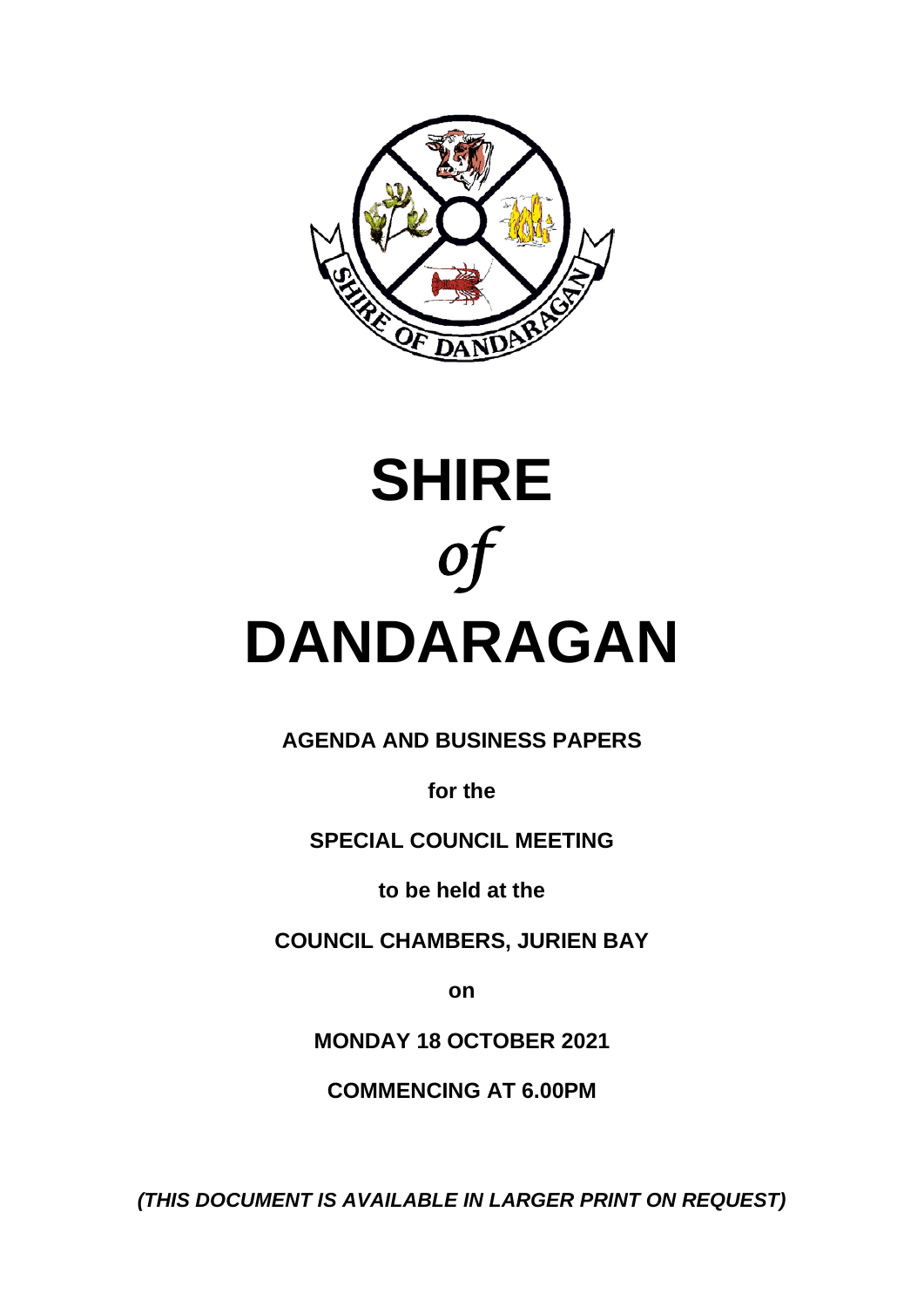**AGENDA FOR SPECIAL COUNCIL MEETING TO BE HELD MONDAY 18 OCTOBER 2021**

#### **1 DECLARATION OF OPENING / ANNOUNCEMENT OF VISITORS**

#### **1.1 DECLARATION OF OPENING**

*"I would like to acknowledge the traditional owners of the land we are meeting on today, the Yued people of the great Nyungar Nation and we pay our respects to Elders both past, present and emerging."*

#### **2.2 ELECTION AND DECLARATION OF PRESIDENT AND DEPUTY PRESIDENT**

#### **2.2.1 ELECTION OF PRESIDENT**

*The procedure for electing a President is set out in Schedule 2.3, Division 1, of the Local Government Act 1995. The election is to be conducted as the first matter at the first meeting of the Council following an ordinary election.* 

*Nominations for the office are to be received in writing to the Chief Executive Officer before the meeting, or during the meeting before the close of nominations. Nominations close at the meeting at a time announced by the Chief Executive Officer.* 

*Councillors are to vote on the matter by secret ballot as if they were electors voting at an election. The votes cast are to be counted, and the successful candidate determined in accordance with Schedule 4.1.* 

*If two or more candidates receive the same number of votes, so that no candidate has the greatest number of votes, the count is to be discontinued and the meeting is to be adjourned for not more than seven days. Should this occur, it is intended to initially adjourn the meeting for ten minutes, and then resume the meeting. Any nomination for the office may be withdrawn, and*  further nominations may be made, before or when the meeting *resumes. When the meeting resumes the Councillors are to vote again.* 

*The Chief Executive Officer is to declare and give notice of the result in accordance with regulation 11F of the Local Government (Constitution) Regulations 1998.* 

#### **2.2.2 SWEARING IN OF PRESIDENT**

*Section 2.29 of the Local Government Act 1995 requires a person who has been elected as the Shire President to make a declaration in the prescribed form before acting in the office. The declaration is to be made before a person before whom a statutory declaration can be made under the Oaths, Affidavits and Statutory Declarations Act 2005. A local Justice of the Peace will officiate for this purpose.*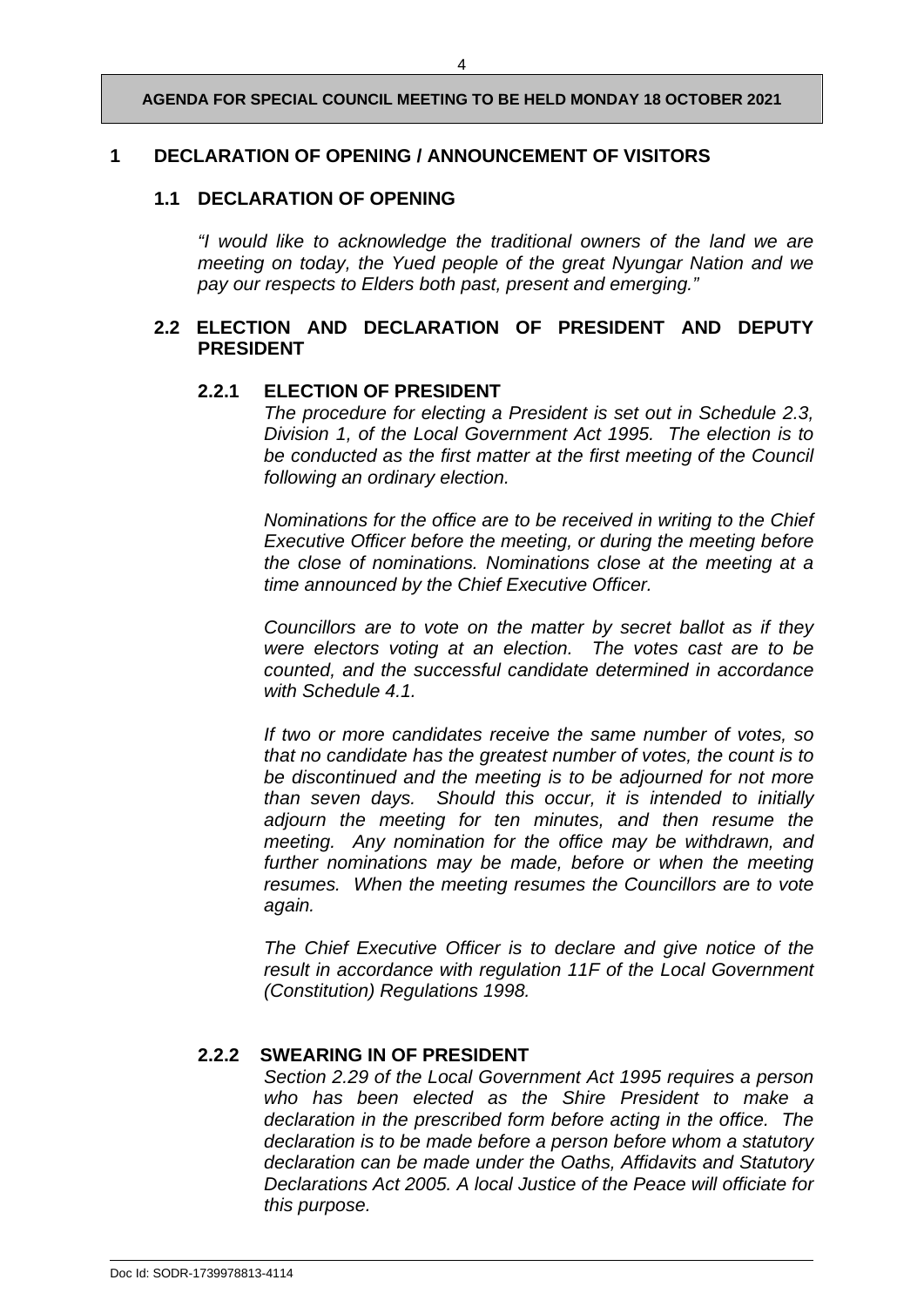#### **AGENDA FOR SPECIAL COUNCIL MEETING TO BE HELD MONDAY 18 OCTOBER 2021**

*The President will now take up the position of presiding member for the meeting.* 

#### **2.2.3 ELECTION OF DEPUTY PRESIDENT**

*The President is to determine the procedure for electing the Deputy President. However, Schedule 2.3, Division 2 of the Local Government Act 1995 sets out a procedure, which is essentially the same as that for electing the President. The election is to be conducted as the next matter following the election of the President, at the first meeting of the Council after an ordinary election.* 

*The Chief Executive Officer will act as the Returning Officer for this election. Nominations for the office are to be received in writing to the Chief Executive Officer before the meeting, or during the meeting before the close of nominations. Nominations close at the meeting at a time announced by the Chief Executive Officer.* 

#### **2.2.4 SWEARING IN OF DEPUTY PRESIDENT**

*The same procedure as for Item 5.2.2 applies. A local Justice of the Peace will officiate.*

#### **1.2 DISCLAIMER READING**

*"No responsibility whatsoever is implied or accepted by the Shire of Dandaragan for any act, omission or statement or intimation occurring during this meeting.*

*It is strongly advised that persons do not act on what is heard at this meeting and should only rely on written confirmation of Council's decision, which will be provided within fourteen (14) days of this meeting."*

#### **2 RECORD OF ATTENDANCE / APOLOGIES / APPROVED LEAVE OF ABSENCE**

#### **Members**

Councillor L Holmes Councillor P Scharf Councillor W Gibson Councillor J Clarke Councillor R Glasfurd Councillor A Eyre Councillor M McDonald Councillor R Shanhun